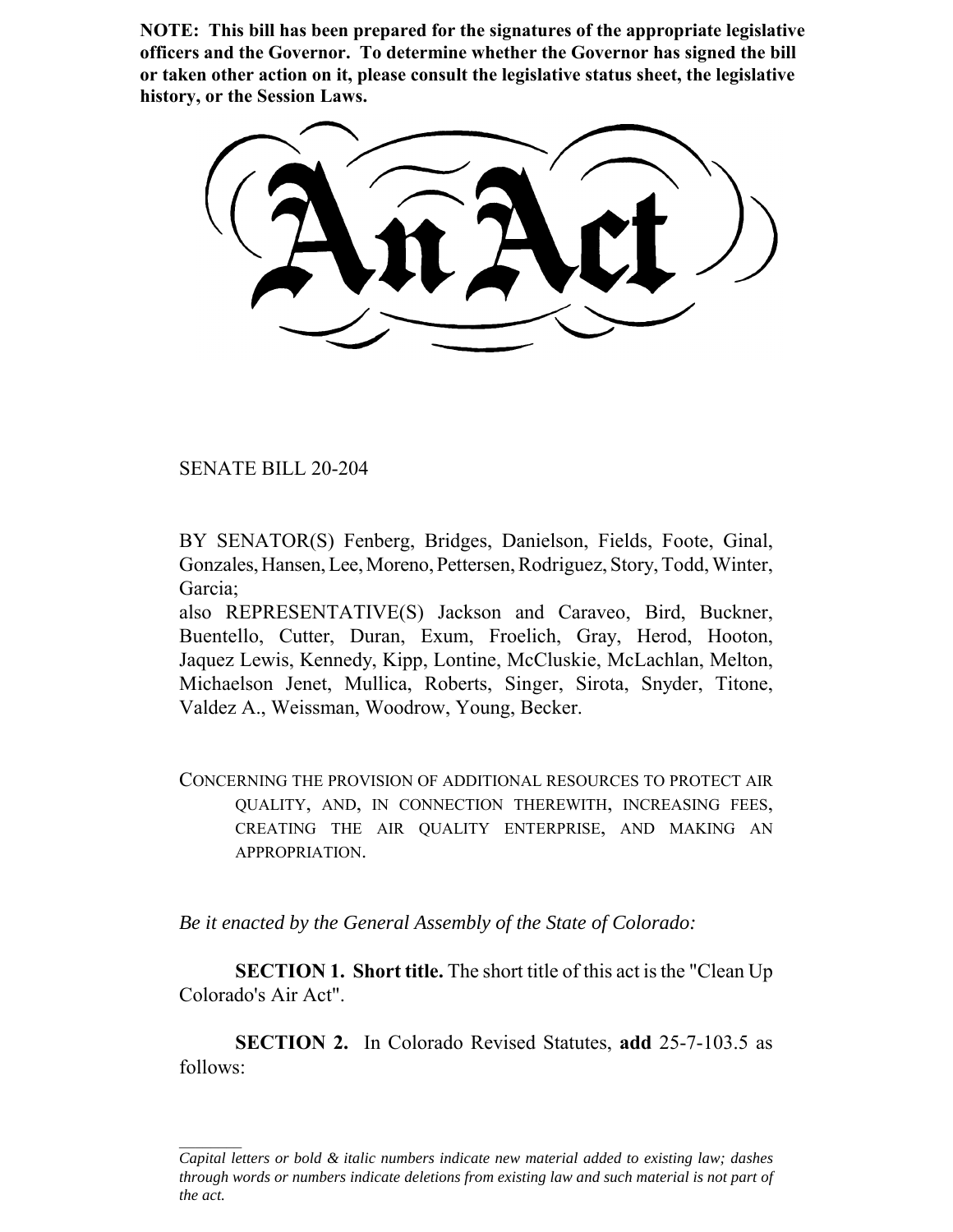**25-7-103.5. Air quality enterprise - legislative declaration - fund - definitions - gifts, grants, or donations - rules - report - repeal.** (1) **Legislative declaration.** THE GENERAL ASSEMBLY HEREBY FINDS AND DECLARES THAT:

(a) COLORADO FACES NUMEROUS SERIOUS AIR QUALITY CHALLENGES, WHICH ARE HAVING SUBSTANTIAL ADVERSE HEALTH AND ENVIRONMENTAL IMPACTS AND IMPOSE ADDITIONAL BURDENS ON COLORADO'S ECONOMY;

(b) THE STATE OF COLORADO AND STATIONARY SOURCES SHARE THE NEED FOR SCIENCE-BASED AIR QUALITY OBJECTIVES THAT WILL REQUIRE REDUCTIONS IN EMISSIONS OF OZONE PRECURSORS, GREENHOUSE GASES, AND OTHER POLLUTANTS;

(c) COLORADO RESIDENTS AND STATIONARY SOURCES WILL BENEFIT FROM EFFECTIVE OZONE CONTROL STRATEGIES THAT ARE INFORMED BY THE BEST AVAILABLE SCIENCE TO AVOID RECLASSIFICATION OF AREAS IN ATTAINMENT TO NONATTAINMENT STATUS OR RECLASSIFICATION FROM SERIOUS TO A MORE STRINGENT CATEGORY OF NONATTAINMENT THAT WILL IMPOSE ADDITIONAL REGULATORY REQUIREMENTS;

(d) ENHANCED MONITORING TECHNIQUES, CAPACITY, AND TECHNOLOGY WILL PROVIDE BETTER ENVIRONMENTAL RESULTS AT A LOWER LONG-TERM COST;

(e) AIR QUALITY MONITORING CONDUCTED BY AN ENTERPRISE IN AREAS WITH A HIGH CONCENTRATION OF AIR POLLUTION SOURCES WILL PROVIDE TRUSTED DATA ON THE OVERALL IMPACT OF THESE AIR POLLUTION SOURCES ON NEARBY RESIDENTS, WHILE PROVIDING A COST-EFFECTIVE METHOD TO MONITOR THE EMISSIONS THEY PRODUCE;

(f) EFFECTIVE ENGAGEMENT WITH LOCAL COMMUNITIES OFTEN REQUIRES TRUSTED THIRD-PARTY DATA AND VERIFICATION REGARDING EMISSIONS AND ENVIRONMENTAL PERFORMANCE;

(g) IMPROVED MONITORING OF EMISSIONS, BETTER ACCURACY OF EMISSION INVENTORIES, AND ACCESS TO TRUSTED SCIENCE WILL ENSURE A LEVEL COMPETITIVE PLAYING FIELD FOR COLORADO BUSINESSES;

# PAGE 2-SENATE BILL 20-204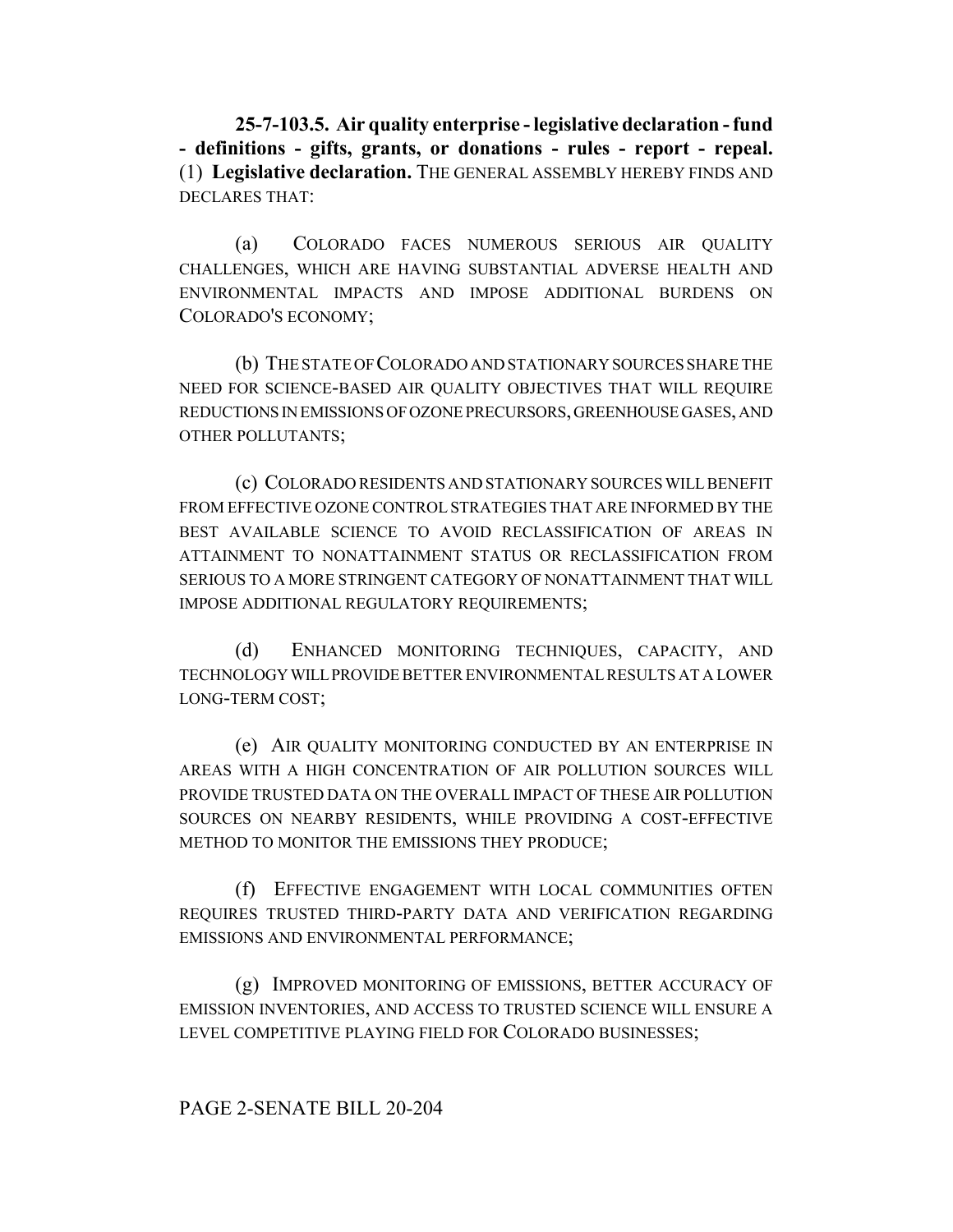(h) STATIONARY SOURCES IN COLORADO MAY SEEK AIR QUALITY ENTERPRISE MITIGATION AND MONITORING SERVICES TO IMPLEMENT THEIR OBLIGATIONS UNDER RULES AND PERMITS AND ENVIRONMENTAL, SOCIAL, AND GOVERNANCE OBJECTIVES;

(i) EMISSION MITIGATION AND MONITORING PROGRAMS CAN BE MORE EFFECTIVE WITH ECONOMIES OF SCALE AND WHEN CONDUCTED ON A STATEWIDE OR REGIONAL BASIS THROUGH AN ENTERPRISE;

(j) THE AIR QUALITY ENTERPRISE PROVIDES BUSINESS SERVICES WHEN, IN EXCHANGE FOR PAYMENT OF FEES, IT PROVIDES:

(I) HIGH-QUALITY, INDEPENDENT, AND TRUSTED RESEARCH AND SCIENCE REGARDING EMISSIONS RATES AND INVENTORIES, MONITORING AND CONTROL TECHNOLOGIES, AND HEALTH EFFECTS AND EMISSIONS IMPACTS;

(II) HIGH-QUALITY, INDEPENDENT, AND TRUSTED DATA REGARDING POLLUTANT EMISSIONS FROM STATIONARY SOURCES AND CONCENTRATIONS TO REDUCE WASTE OF VALUABLE PRODUCTS AND RESOURCE STREAMS, ENHANCE COST-EFFECTIVE REGULATORY COMPLIANCE, AND SUPPORT CORPORATE ENVIRONMENTAL, SOCIAL, AND GOVERNANCE OBJECTIVES;

(III) TOOLS, DATA, AND RESEARCH FOR MORE EFFECTIVE COMMUNITY ENGAGEMENT ON AIR POLLUTION ISSUES;

(IV) OPPORTUNITIES FOR TRUSTED AND COST-EFFECTIVE MITIGATION PROJECT DEVELOPMENT; AND

(V) ADDITIONAL BUSINESS SERVICES TO FEE PAYERS AS MAY BE PROVIDED BY LAW;

(k) IT IS NECESSARY, APPROPRIATE, AND IN THE BEST INTEREST OF THE STATE TO ACKNOWLEDGE THAT, BY PROVIDING THE BUSINESS SERVICES SPECIFIED IN THIS SECTION, THE ENTERPRISE ENGAGES IN AN ACTIVITY CONDUCTED IN THE PURSUIT OF A BENEFIT, GAIN, OR LIVELIHOOD AND THEREFORE OPERATES AS A BUSINESS;

(l) CONSISTENT WITH THE DETERMINATION OF THE COLORADO SUPREME COURT IN *NICHOLL V. E-470 PUBLIC HIGHWAY AUTHORITY*, 896 P.2d 859(COLO.1995), THAT THE POWER TO IMPOSE TAXES IS INCONSISTENT WITH ENTERPRISE STATUS UNDER SECTION 20 OF ARTICLE X OF THE STATE

# PAGE 3-SENATE BILL 20-204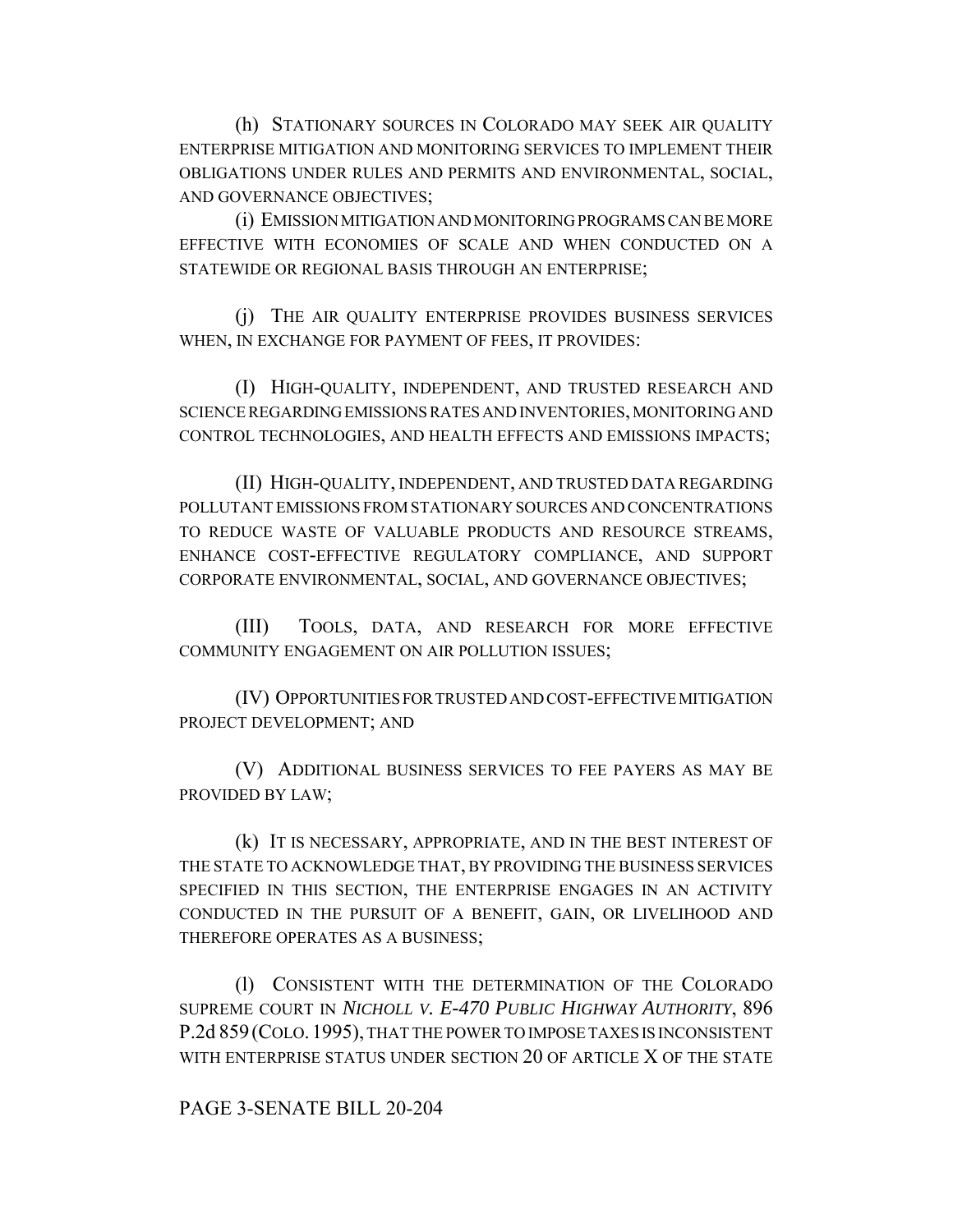CONSTITUTION, IT IS THE CONCLUSION OF THE GENERAL ASSEMBLY THAT THE REVENUES COLLECTED BY THE ENTERPRISE ARE FEES, NOT TAXES, BECAUSE THE ENTERPRISE FEES ARE:

(I) IMPOSED FOR THE SPECIFIC PURPOSE OF ALLOWING THE ENTERPRISE TO DEFRAY THE COSTS OF PROVIDING THE BUSINESS SERVICES SPECIFIED IN THIS SECTION TO FEE PAYERS; AND

(II) COLLECTED AT RATES THAT ARE REASONABLY CALCULATED BASED ON THE BENEFITS RECEIVED BY THOSE ENTITIES AND THE COSTS OF THE SERVICES THE ENTERPRISE PROVIDES; AND

(m) SO LONG AS THE ENTERPRISE QUALIFIES AS AN ENTERPRISE FOR PURPOSES OF SECTION 20 OF ARTICLE X OF THE STATE CONSTITUTION, THE REVENUE FROM THE FEES COLLECTED BY THE ENTERPRISE IS NOT STATE FISCAL YEAR SPENDING, AS DEFINED IN SECTION 24-77-102 (17), OR STATE REVENUES, AS DEFINED IN SECTION 24-77-103.6 (6)(c), AND DOES NOT COUNT AGAINST EITHER THE STATE FISCAL YEAR SPENDING LIMIT IMPOSED BY SECTION 20 OF ARTICLE X OF THE STATE CONSTITUTION OR THE EXCESS STATE REVENUES CAP, AS DEFINED IN SECTION  $24-77-103.6$  (6)(b)(I)(D).

(2) **Definitions.** AS USED IN THIS SECTION, UNLESS THE CONTEXT OTHERWISE REQUIRES:

(a) "BOARD" MEANS THE BOARD OF DIRECTORS OF THE ENTERPRISE.

(b) "DEPARTMENT" MEANS THE DEPARTMENT OF PUBLIC HEALTH AND ENVIRONMENT.

(c) "ENTERPRISE" MEANS THE AIR QUALITY ENTERPRISE CREATED IN SUBSECTION (3) OF THIS SECTION.

(d) "ENTERPRISE FEE" OR "FEE" MEANS MONEY COLLECTED THROUGH FEES AUTHORIZED BY SUBSECTION (4) OF THIS SECTION.

(e) "EXECUTIVE DIRECTOR" MEANS THE EXECUTIVE DIRECTOR OF THE DEPARTMENT.

(f) "FUND" MEANS THE AIR QUALITY ENTERPRISE CASH FUND CREATED IN SUBSECTION (4) OF THIS SECTION.

PAGE 4-SENATE BILL 20-204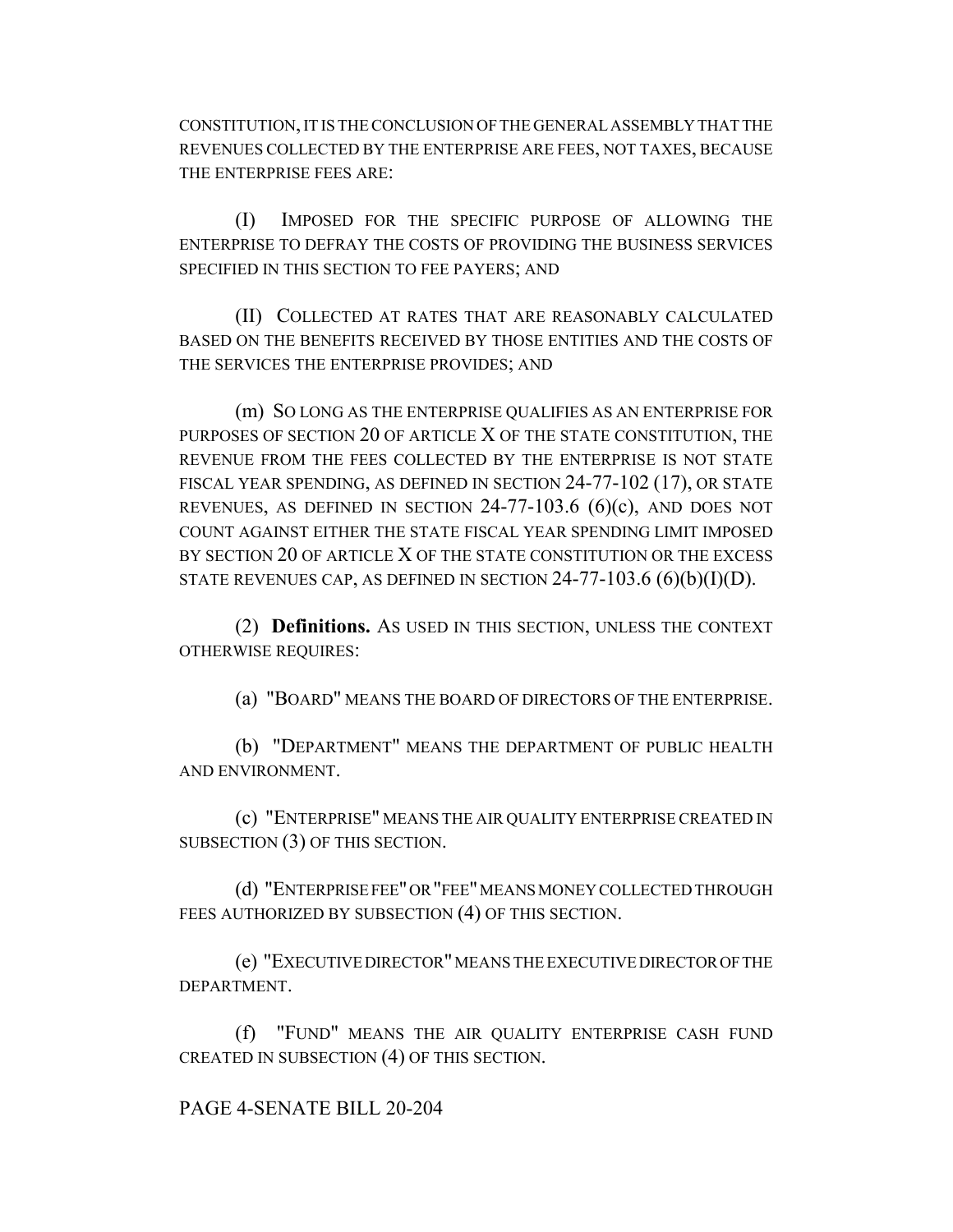(g) "GREENHOUSE GAS" HAS THE MEANING ESTABLISHED IN SECTION 25-7-140 (6).

(3) **Enterprise.** (a) THERE IS HEREBY CREATED IN THE DEPARTMENT THE AIR QUALITY ENTERPRISE. THE ENTERPRISE IS AND OPERATES AS A GOVERNMENT-OWNED BUSINESS WITHIN THE DEPARTMENT FOR THE PURPOSE OF CONDUCTING THE BUSINESS ACTIVITIES SPECIFIED IN THIS SECTION. THE ENTERPRISE EXERCISES ITS POWERS AND PERFORMS ITS DUTIES AND FUNCTIONS UNDER THE DEPARTMENT AS IF TRANSFERRED TO THE DEPARTMENT BY A **TYPE 1** TRANSFER, AS DEFINED IN SECTION 24-1-105.

(b) THE ENTERPRISE CONSTITUTES AN ENTERPRISE FOR PURPOSES OF SECTION 20 OF ARTICLE X OF THE STATE CONSTITUTION SO LONG AS IT RETAINS THE AUTHORITY TO ISSUE REVENUE BONDS AND RECEIVES LESS THAN TEN PERCENT OF ITS TOTAL REVENUES IN GRANTS FROM ALL COLORADO STATE AND LOCAL GOVERNMENTS COMBINED. SO LONG AS IT CONSTITUTES AN ENTERPRISE PURSUANT TO THIS SUBSECTION (3)(b), THE ENTERPRISE IS NOT SUBJECT TO SECTION 20 OF ARTICLE X OF THE STATE CONSTITUTION.

(c) IN ADDITION TO ANY OTHER POWERS AND DUTIES SPECIFIED IN THIS SECTION, THE ENTERPRISE'S POWERS AND DUTIES ARE TO:

(I) CONDUCT SCIENCE-BASED, UNBIASED AIR QUALITY MODELING, MONITORING, ASSESSMENT, DATA ANALYSIS, AND RESEARCH, WHICH MAY INCLUDE OBTAINING, ANALYZING, AND REPORTING PERMITTING AND ENFORCEMENT DATA; DATA REGARDING POTENTIAL HEALTH RISKS FROM EMISSIONS; EMISSION DATA; AMBIENT AIR QUALITY, VISIBILITY, AND METEOROLOGICAL SAMPLING DATA; AND SIMILAR DATA.THE BOARD SHALL PRIORITIZE THESE ACTIVITIES BASED ON A RESEARCH PROJECT'S ABILITY TO PROVIDE INFORMATION THAT WILL: SUPPORT TANGIBLE PROGRESS TOWARD AIDING FEE PAYERS' OBLIGATIONS AND COMMITMENTS TO REDUCING AIR POLLUTANTS EMITTED BY THE FEE PAYERS; SUPPORT FEE PAYERS IN ATTAINING STANDARDS AND HEALTH-BASED OR ENVIRONMENTAL GUIDELINES; AND ASSESS PUBLIC HEALTH THAT MAY BE AFFECTED BY FEE PAYER EMISSIONS. THE BOARD SHALL ENSURE THAT ALL RESEARCH CONDUCTED BY THE ENTERPRISE AND ITS CONTRACTORS IS IMPARTIAL, TRANSPARENT, AND MEETS HIGH STANDARDS FOR SCIENTIFIC RIGOR. THE BOARD SHALL CONSULT WITH FEE PAYERS, ATMOSPHERIC SCIENCE AND PUBLIC HEALTH EXPERTS, ENGINEERS WITH AIR QUALITY EXPERTISE, AND

PAGE 5-SENATE BILL 20-204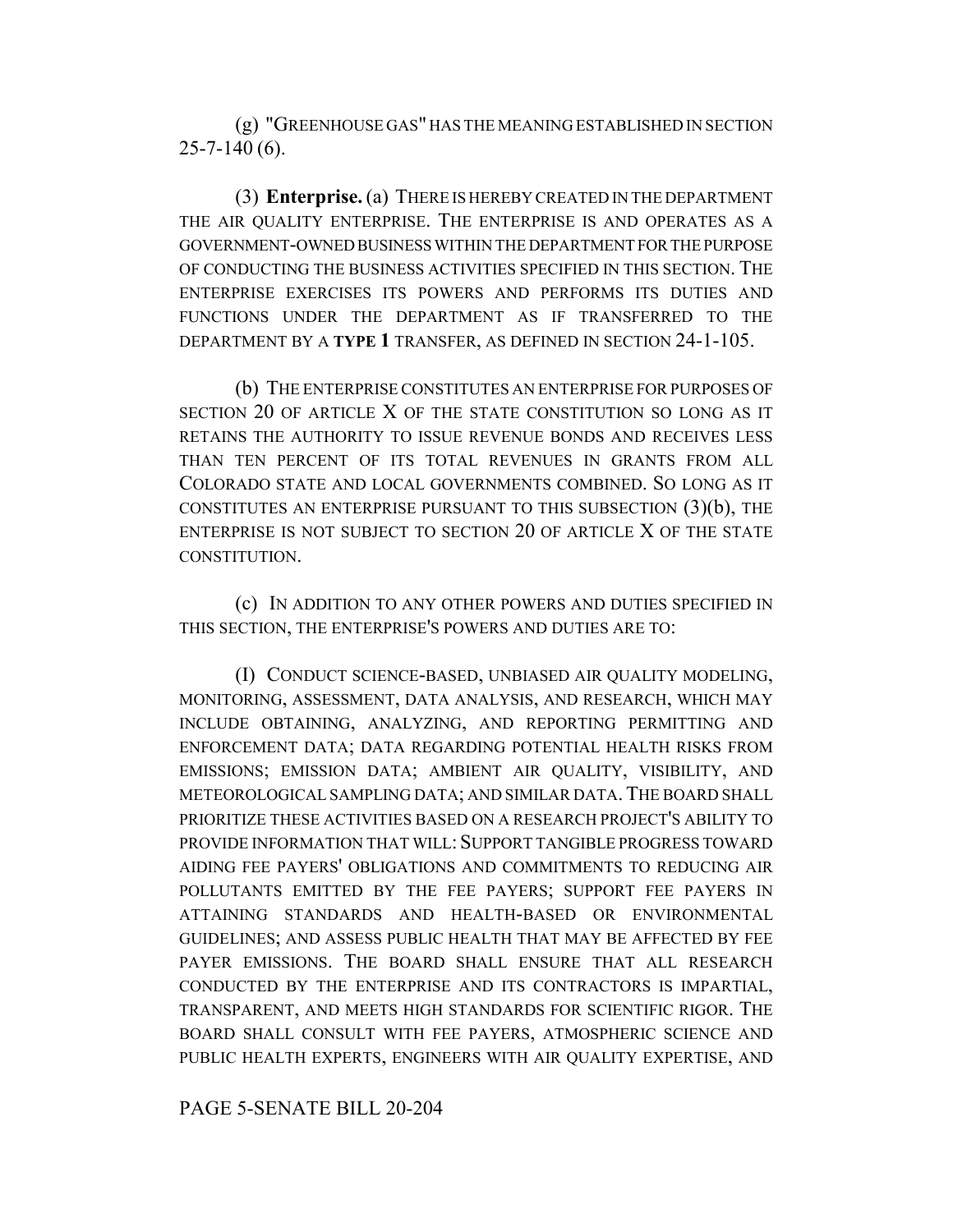COMMUNITY STAKEHOLDERS ON FORMULATING RESEARCH PRIORITIES AND SHALL SPECIFICALLY PRIORITIZE:

(A) ENHANCED MONITORING PROJECTS, INCLUDING THE PLACEMENT OF PERMANENT MONITORING STATIONS USING GAS CHROMATOGRAPHY OR PROVEN, STATE-OF-THE-ART TECHNOLOGY TO MEASURE, IN REAL TIME OR NEARLY SO, NITROGEN OXIDES, VOLATILE ORGANIC COMPOUNDS, OZONE, METHANE, AND PARTICULATES AT KEY LOCATIONS UPWIND, DOWNWIND, AND WITHIN HIGH EMISSION REGIONS;

(B) REGULAR AERIAL SURVEYS AND OBSERVATIONS TO ASSIST LEAK DETECTION AND REPAIR ACTIVITIES, IMPROVE THE ACCURACY OF EMISSION INVENTORIES, AND CREATE A BETTER UNDERSTANDING OF REGIONAL EMISSION PROFILES; AND

(C) ASSESSING LOCAL EXPOSURES TO AND THE PUBLIC HEALTH RISK IMPACTS OF NEARBY AIR TOXICS SOURCES;

(II) ESTABLISH THE ENTERPRISE FEES SPECIFIED IN SUBSECTION (4) OF THIS SECTION BY RULE AND COLLECT THE FEES;

(III) ALLOCATE ENTERPRISE REVENUES TO THE SERVICES DESCRIBED IN THIS SECTION AND CONTRACT FOR ANY NECESSARY SERVICES FROM STATE AGENCIES OR OTHER PARTIES, INCLUDING UNIVERSITIES, PRIVATE ENTITIES, AND FEDERAL LABORATORIES;

(IV) ISSUE REVENUE BONDS PAYABLE FROM THE REVENUES OF THE ENTERPRISE TO IMPLEMENT ITS POWERS AND DUTIES;

(V) RECEIVE FEES OR OTHER PAYMENTS, INCLUDING THOSE NEGOTIATED TO CONDUCT EMISSION MITIGATION PROJECTS AND CUSTOM MONITORING OR TECHNOLOGY DEVELOPMENT OR EVALUATION PROJECTS;

(VI) ENGAGE THE SERVICES OF CONTRACTORS, CONSULTANTS, AND LEGAL COUNSEL, INCLUDING INSTITUTIONS OF HIGHER EDUCATION, PUBLIC RESEARCH LABORATORIES, PRIVATE RESEARCH INSTITUTIONS AND CONSULTANTS WITH EXPERTISE IN AIR QUALITY, THE DEPARTMENT, AND THE ATTORNEY GENERAL'S OFFICE, FOR PROFESSIONAL AND TECHNICAL ASSISTANCE, ADVICE, AND OTHER GOODS AND SERVICES, INCLUDING INFORMATION TECHNOLOGY, RELATED TO THE CONDUCT OF THE AFFAIRS OF

PAGE 6-SENATE BILL 20-204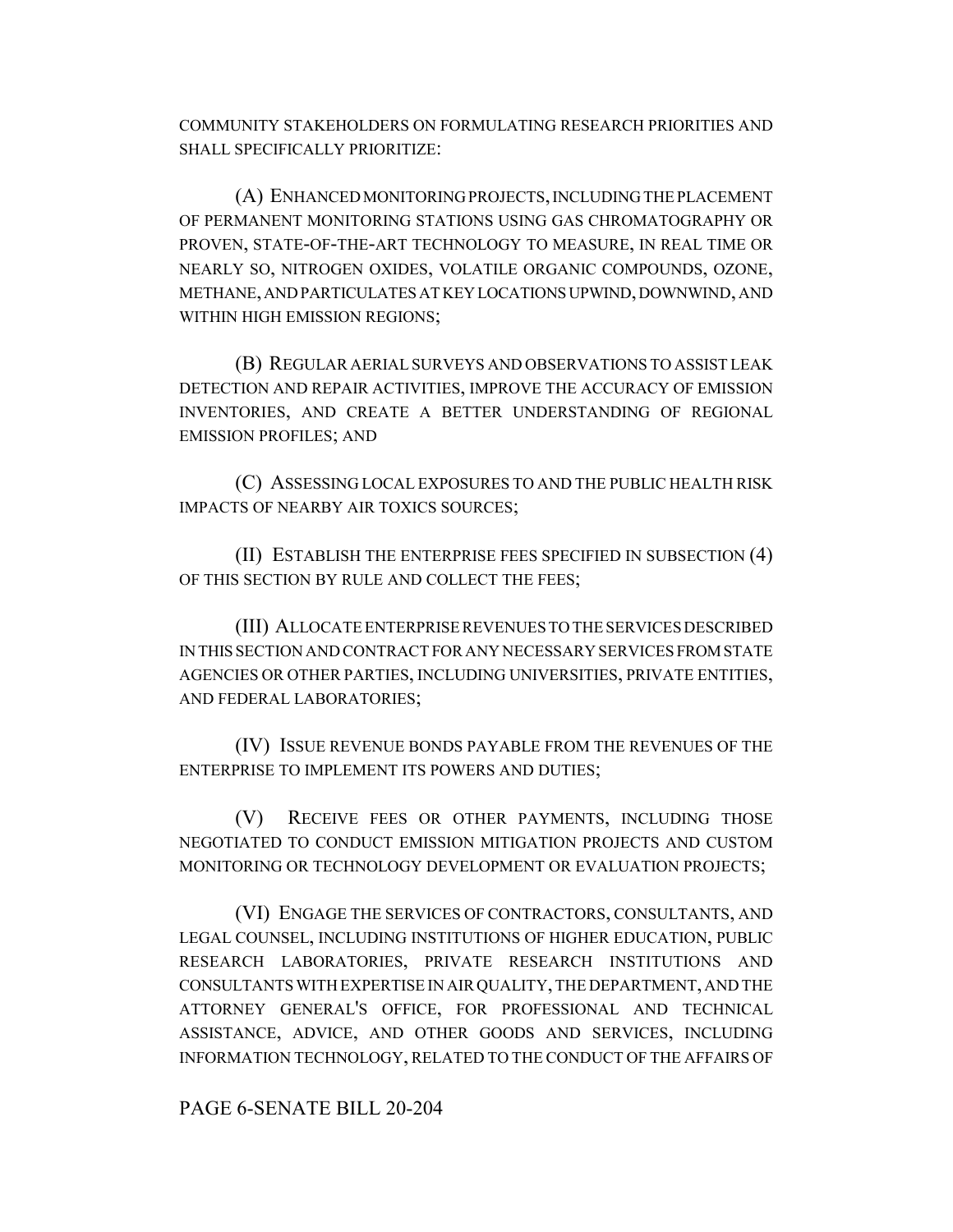THE ENTERPRISE WITHOUT REGARD TO THE "PROCUREMENT CODE", ARTICLES 101 TO 112 OF TITLE 24. THE BOARD SHALL ENCOURAGE DIVERSITY IN APPLICANTS FOR CONTRACTS AND SHALL GENERALLY AVOID USING SINGLE-SOURCE BIDS.THE DEPARTMENT MAY PROVIDE OFFICE SPACE, ADMINISTRATIVE SERVICES, AND STAFF PURSUANT TO A CONTRACT ENTERED INTO PURSUANT TO THIS SUBSECTION  $(3)(c)(VI)$ . THE BOARD MAY, IN CONSULTATION WITH THE EXECUTIVE DIRECTOR OR THE EXECUTIVE DIRECTOR'S DESIGNEE, HIRE SUCH OTHER STAFF AS IT DEEMS NECESSARY TO PROVIDE ITS BUSINESS SERVICES.

(VII) PROMOTE THE DEVELOPMENT OF UNBIASED, HIGH QUALITY SCIENCE AND NOT ADVOCATE FOR OR DEVELOP AIR QUALITY POLICY. CONSISTENT WITH THIS, THE BOARD SHALL NOT PARTICIPATE AS A PARTY IN ANY AIR QUALITY-RELATED RULEMAKING PROCEEDINGS OR HAVE ANY ROLE IN THE IMPLEMENTATION OF COLORADO'S AIR QUALITY LAWS.

(d) THE ENTERPRISE IS GOVERNED BY A BOARD OF DIRECTORS. THE BOARD CONSISTS OF THE EXECUTIVE DIRECTOR OR THE EXECUTIVE DIRECTOR'S DESIGNEE, TWO MEMBERS OF THE COMMISSION APPOINTED BY THE GOVERNOR, TWO GOVERNOR APPOINTEES TO SERVE AS REPRESENTATIVES OF FEE PAYERS WITH EXPERTISE IN FIELD ENGINEERING OR ENVIRONMENTAL MANAGEMENT, ONE GOVERNOR APPOINTEE WITH SIGNIFICANT PRIVATE SECTOR EXPERIENCE IN THE FIELD OF BUSINESS MANAGEMENT, AND FOUR GOVERNOR APPOINTEES WHO ARE HIGHLY QUALIFIED AND PROFESSIONALLY ACTIVE OR ENGAGED IN THE CONDUCT OF SCIENTIFIC RESEARCH, INCLUDING AT LEAST TWO WHO ARE EXPERTS IN ATMOSPHERIC OR AIR QUALITY MODELING, MONITORING, ASSESSMENT, AND RESEARCH AND ONE MEMBER WHO IS A TOXICOLOGIST, EPIDEMIOLOGIST, PATHOLOGIST, PULMONOLOGIST, CARDIOLOGIST, OR EXPERT IN A SIMILAR FIELD RELATED TO THE PUBLIC HEALTH OR ENVIRONMENTAL EFFECTS OF AIR POLLUTANTS. TO THE EXTENT PRACTICABLE, AT LEAST TWO OF THE GOVERNOR APPOINTEES MUST BE INDIVIDUALS WHO HAVE A RECORD OF PEER-REVIEWED PUBLICATIONS AND WHO ARE AFFILIATED WITH, CURRENTLY HOLD, OR HAVE HELD ACADEMIC OR EQUIVALENT APPOINTMENTS AT UNIVERSITIES, FEDERAL LABORATORIES, OR OTHER RESEARCH INSTITUTIONS.

(e) THE EXECUTIVE DIRECTOR OR THE EXECUTIVE DIRECTOR'S DESIGNEE, IN THE CAPACITY OF A MEMBER OF THE BOARD, SHALL CALL THE FIRST MEETING OF THE BOARD. THE BOARD SHALL ELECT A CHAIR FROM AMONG ITS MEMBERS TO SERVE FOR A TERM NOT TO EXCEED TWO YEARS, AS

### PAGE 7-SENATE BILL 20-204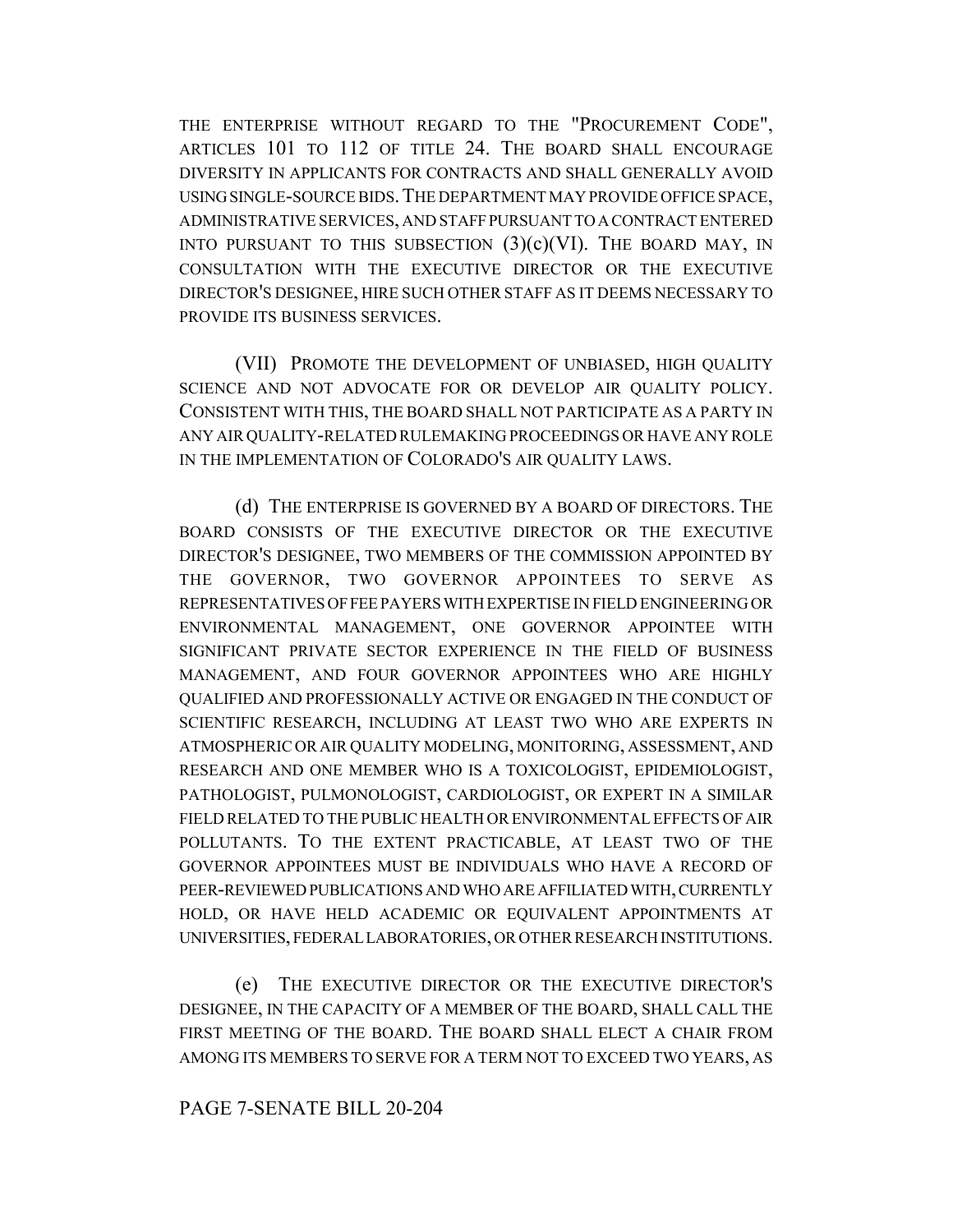DETERMINED BY THE BOARD. THE BOARD SHALL MEET AT LEAST QUARTERLY, AND THE CHAIR MAY CALL ADDITIONAL MEETINGS AS NECESSARY FOR THE BOARD TO COMPLETE ITS DUTIES. THE APPOINTED MEMBERS OF THE BOARD ARE ENTITLED TO RECEIVE FROM MONEY IN THE FUND A PER DIEM ALLOWANCE OF FIFTY DOLLARS FOR EACH DAY SPENT ATTENDING OFFICIAL BOARD MEETINGS.

(f) THE TERM OF OFFICE OF APPOINTED BOARD MEMBERS IS THREE YEARS; EXCEPT THAT THE INITIAL TERMS OF TWO BOARD MEMBERS AS DETERMINED BY THE EXECUTIVE DIRECTOR OR THE EXECUTIVE DIRECTOR'S DESIGNEE ARE TWO YEARS.

(g) THE BOARD SHALL CONDUCT THE ENTERPRISE'S BUSINESS AS REQUIRED BY STATE LAW, INCLUDING THE OPEN MEETING REQUIREMENTS OF PART 4 OF ARTICLE 6 OF TITLE 24 AND THE OPEN RECORD REQUIREMENTS OF ARTICLE 72 OF TITLE 24.

(4) **Fund - fees.** (a) THERE IS HEREBY CREATED IN THE STATE TREASURY THE AIR QUALITY ENTERPRISE CASH FUND. THE FUND CONSISTS OF MONEY CREDITED TO THE FUND PURSUANT TO THIS SUBSECTION (4) AND ANY OTHER MONEY THAT THE GENERAL ASSEMBLY MAY APPROPRIATE OR TRANSFER TO THE FUND. THE STATE TREASURER SHALL CREDIT ALL INTEREST AND INCOME DERIVED FROM THE DEPOSIT AND INVESTMENT OF MONEY IN THE FUND TO THE FUND.

(b) THE BOARD SHALL ESTABLISH BY RULE ENTERPRISE FEES, WHICH MAY INCLUDE THE FOLLOWING ENTERPRISE FEES IN AN AMOUNT THAT, IN THE AGGREGATE, REFLECTS THE VALUE OF THE SERVICES PROVIDED:

(I) A FEE PER TON OF AIR POLLUTANT EMITTED BY A STATIONARY SOURCE ANNUALLY, WHICH FEE MAY VARY BASED ON THE AIR POLLUTANT RELATIVE TO THE EXTENT OF RESEARCH OR MITIGATION NEEDS ASSOCIATED WITH THE POLLUTANT;

(II) A FEE FOR CUSTOM OR ADDITIONAL AIR QUALITY MODELING, MONITORING, ASSESSMENT, OR RESEARCH SERVICES; AND

(III) A FEE FOR EMISSION MITIGATION PROJECT SERVICES SOUGHT BY FEE PAYERS.

### PAGE 8-SENATE BILL 20-204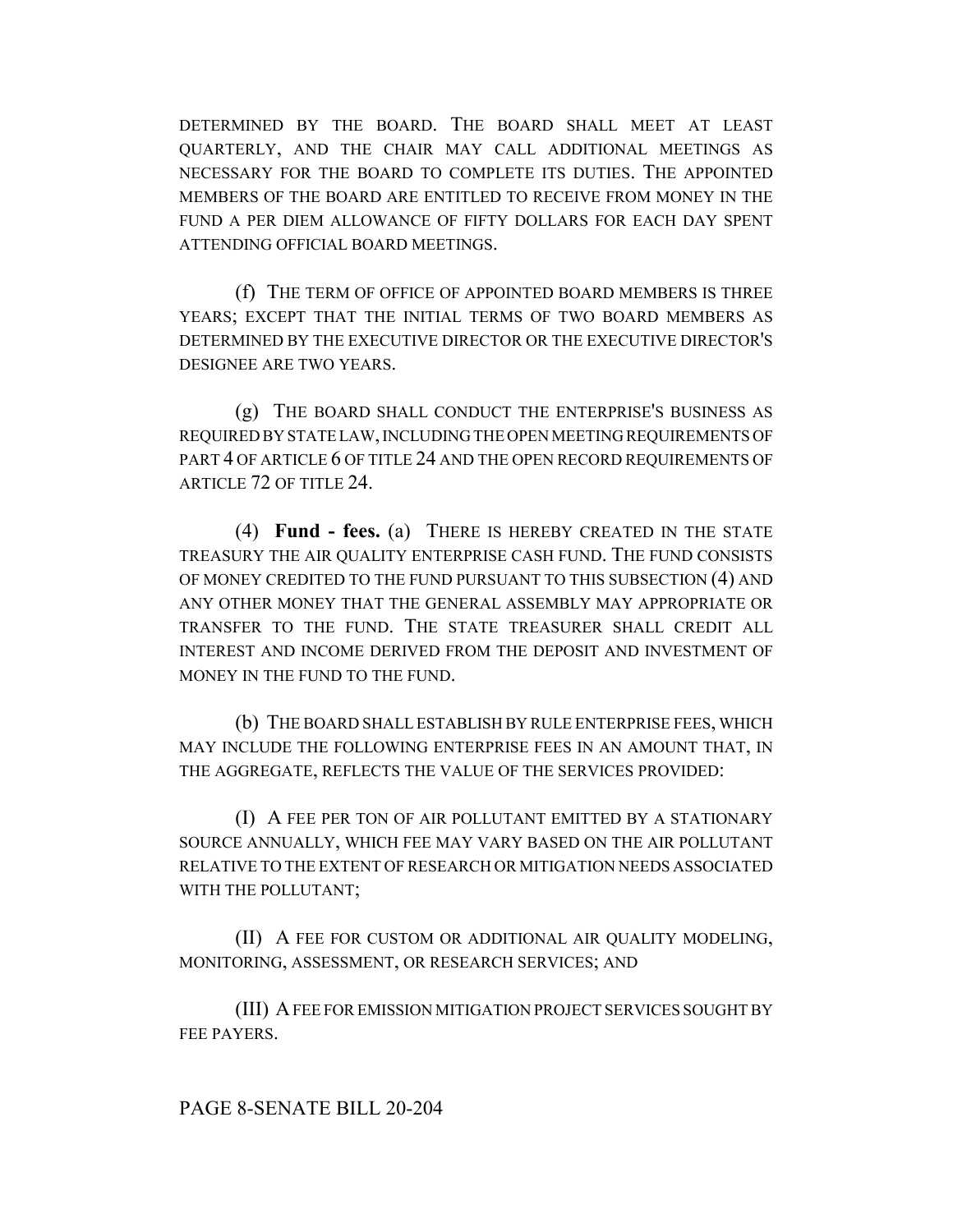(c) MONEY IN THE FUND IS CONTINUOUSLY APPROPRIATED TO THE ENTERPRISE TO ACCOMPLISH THE PURPOSES SET FORTH IN SUBSECTION  $(3)(c)$ OF THIS SECTION, INCLUDING TO:

(I) CONDUCT AND BROADLY DISSEMINATE AIR QUALITY MODELING, MONITORING, ASSESSMENT, DATA ANALYSIS, HEALTH RISK ASSESSMENT, AND RESEARCH RELATED TO STATIONARY SOURCES THAT:

(A) FOLLOW OR ADVANCE BEST PRACTICES FOR RISK ASSESSMENT, RISK MANAGEMENT, MONITORING, MODELING, AND ASSESSMENT;

(B) USE CONSISTENT, DATA-DRIVEN, AND TRANSPARENT PROCESSES FOR SCOPING AND PRIORITIZING ACTIVITIES; AND

(C) USE THE BEST AVAILABLE SCIENTIFIC INFORMATION;

(II) PROVIDE HIGH-QUALITY, INDEPENDENT, AND TRUSTED RESEARCH AND DEVELOPMENT SERVICES REGARDING STATIONARY SOURCE EMISSIONS RATES AND INVENTORIES, MONITORING AND CONTROL TECHNOLOGIES, AND PUBLIC HEALTH RISK IMPACTS FROM THOSE EMISSIONS;

(III) PROVIDE HIGH-QUALITY, INDEPENDENT, AND TRUSTED DATA REGARDING POLLUTANT EMISSIONS FROM STATIONARY SOURCES AND CONCENTRATIONS TO REDUCE WASTE OF VALUABLE PRODUCTS AND RESOURCE STREAMS, ENHANCE COST-EFFECTIVE REGULATORY COMPLIANCE, AND SUPPORT CORPORATE ENVIRONMENTAL, SOCIAL, AND GOVERNANCE OBJECTIVES;

(IV) PROVIDE TRUSTED AND COST-EFFECTIVE MITIGATION PROJECT SERVICES TO MEET CORPORATE SUSTAINABILITY, SETTLEMENT, AND OTHER OBJECTIVES;

(V) PROVIDE ADDITIONAL BUSINESS SERVICES TO FEE PAYERS AS MAY BE PROVIDED BY LAW; AND

(VI) PROVIDE ITS DATA TO FEE PAYERS, THE DIVISION, AND THE COMMISSION TO FACILITATE THE FEE PAYERS' EMISSIONS MITIGATION AND COMPLIANCE EFFORTS AND THE DIVISION'S AND COMMISSION'S ENFORCEMENT AND ADMINISTRATION OF THIS ARTICLE 7.

(d) THE ENTERPRISE SHALL DEDICATE A MEANINGFUL PORTION OF ITS

PAGE 9-SENATE BILL 20-204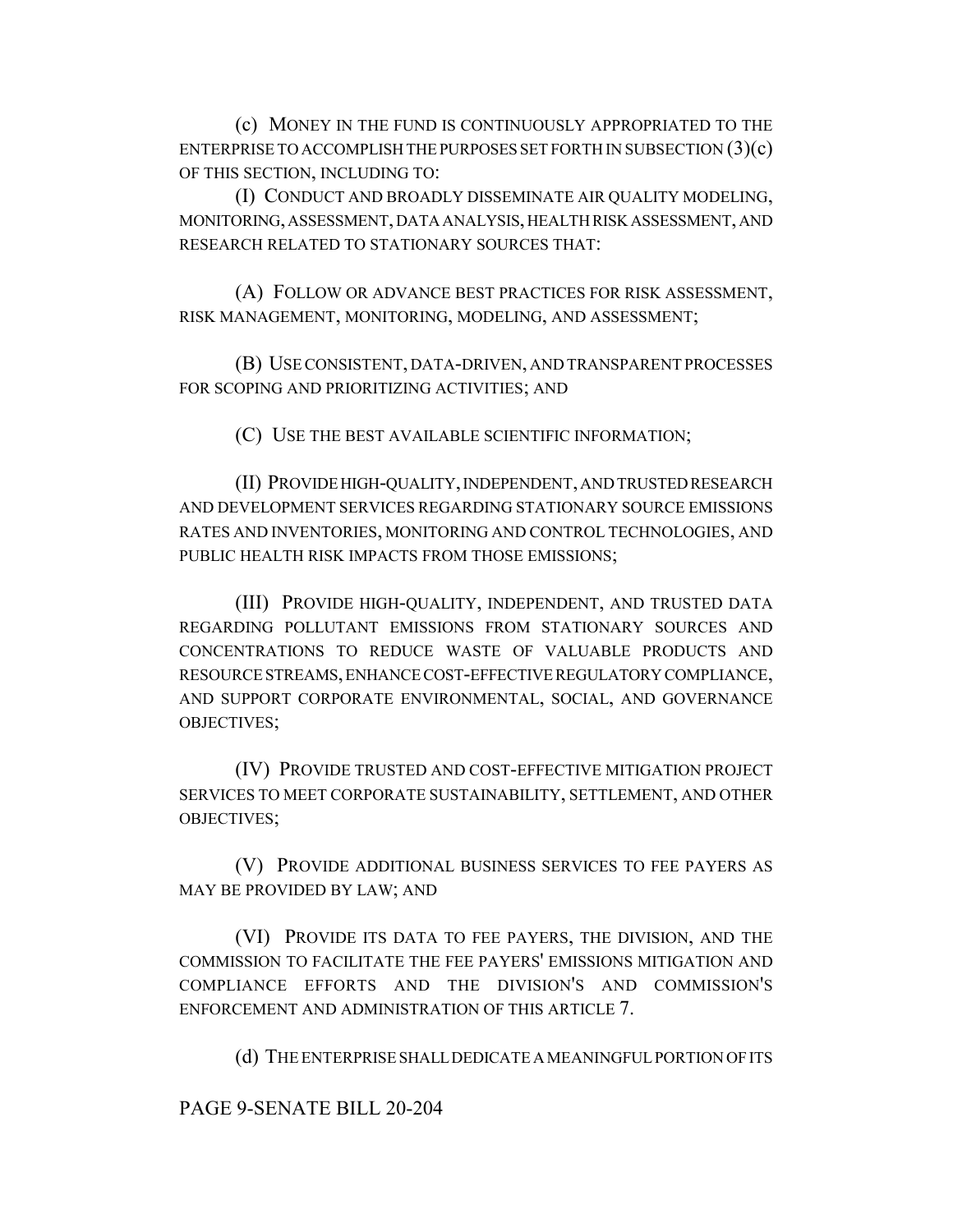ANNUAL REVENUES TOWARD COMPETITIVE GRANTS TO CONDUCT HIGHLY QUALIFIED, PEER-REVIEWED RESEARCH RELATED TO RESEARCH PRIORITIES IDENTIFIED BY THE BOARD. BEFORE FINALIZING A DRAFT RESEARCH PRODUCT, THE BOARD SHALL POST THE DRAFT ON THE BOARD'S WEBSITE AND ALLOW A PERIOD OF TIME FOR PUBLIC COMMENT ON THE DRAFT. THE BOARD SHALL PUBLISH THE RESEARCH PRODUCTS AND MAKE THEM AND ALL DATA COLLECTED PURSUANT TO ENTERPRISE-FUNDED RESEARCH PUBLICLY AVAILABLE.

(e) BEFORE ESTABLISHING FEES, THE BOARD SHALL CONDUCT A STAKEHOLDER PROCESS TO SOLICIT INPUT FROM POTENTIAL FEE PAYERS AND OTHER STAKEHOLDERS ON THE APPROPRIATE FEE STRUCTURE. THE ENTERPRISE SHALL NOT COLLECT ANY FEES BEFORE JULY 1, 2021. THE AMOUNT OF ENTERPRISE FEES COLLECTED IS LIMITED AS FOLLOWS:

(I) FOR STATE FISCAL YEAR 2021-22, FEES MUST NOT EXCEED ONE MILLION DOLLARS;

(II) FOR STATE FISCAL YEAR 2022-23, FEES MUST NOT EXCEED THREE MILLION DOLLARS;

(III) FOR STATE FISCAL YEAR 2023-24, FEES MUST NOT EXCEED FOUR MILLION DOLLARS; AND

(IV) (A) FOR STATE FISCAL YEARS COMMENCING ON OR AFTER JULY 1, 2024, FEES MUST NOT EXCEED FIVE MILLION DOLLARS.

(B) SUBSECTION  $(4)(e)(I)$  TO  $(4)(e)(III)$  OF THIS SECTION AND THIS SUBSECTION (4)(e)(IV)(B) ARE REPEALED, EFFECTIVE SEPTEMBER 1, 2026.

(f) THE BOARD MAY SEEK, ACCEPT, AND EXPEND GIFTS, GRANTS, OR DONATIONS FROM PRIVATE OR PUBLIC SOURCES FOR THE PURPOSES OF THIS SECTION.

(5) **Report.** NOTWITHSTANDING SECTION 24-1-136 (11)(a)(I), THE BOARD SHALL PROVIDE A REPORT TO THE COMMITTEES OF REFERENCE OF THE GENERAL ASSEMBLY WITH JURISDICTION OVER PUBLIC HEALTH AND THE ENVIRONMENT BY DECEMBER 1 OF EACH YEAR. THE REPORT MUST INCLUDE SUMMARIES OF THE BOARD'S PRIORITIZATION OF RESEARCH NEEDS; MODELING, MONITORING, ASSESSMENT, AND RESEARCH ACCOMPLISHED BY

PAGE 10-SENATE BILL 20-204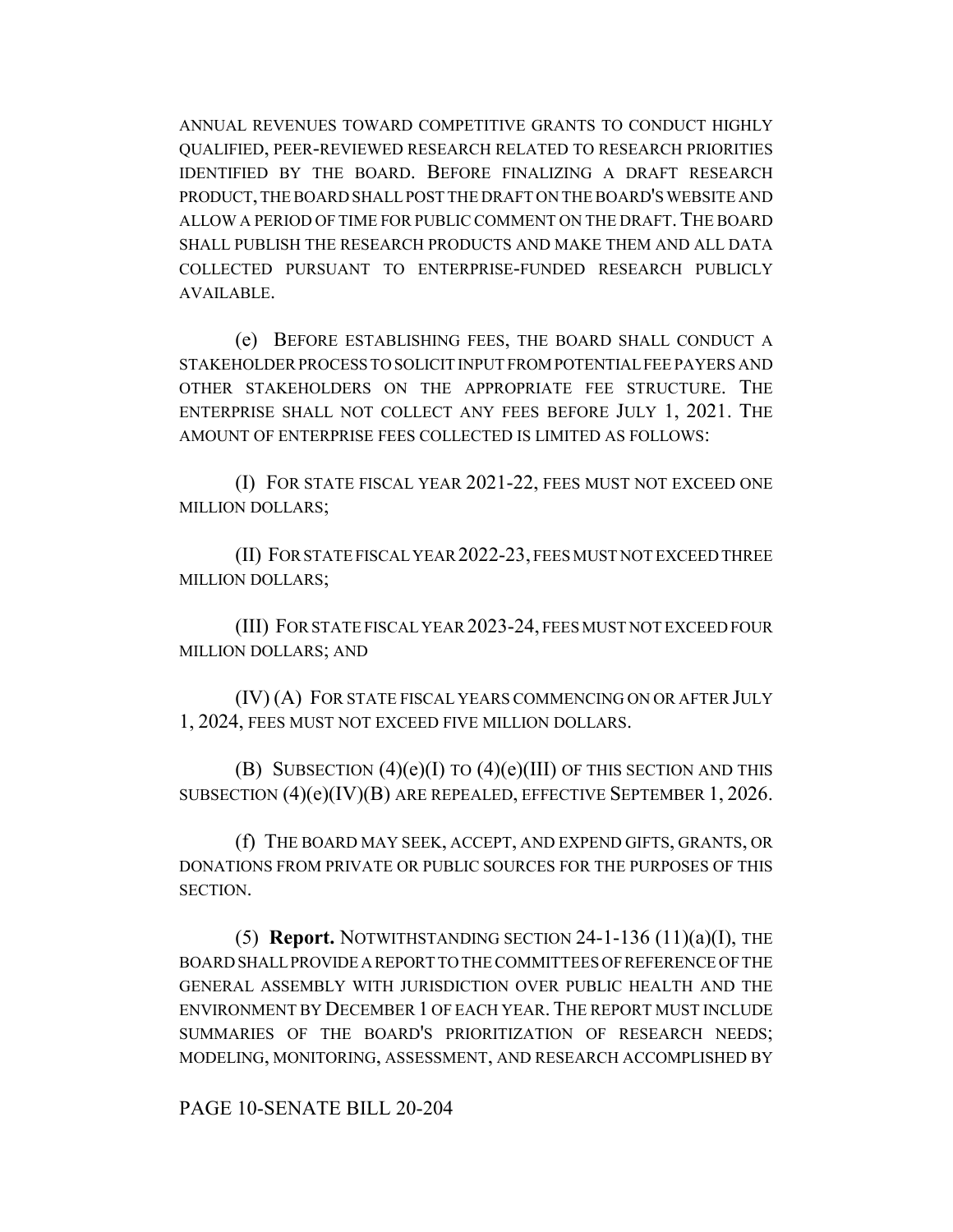THE ENTERPRISE; THE ENTERPRISE'S COMPLETED, ONGOING, AND PLANNED EMISSION MITIGATION SERVICES; USE OF THE FUND; ENTERPRISE FEES; AND THE VALUE OF BUSINESS SERVICES PROVIDED TO FEE PAYERS THROUGH THE OPERATION OF THE ENTERPRISE.

(6) **Repeal.** (a) THIS SECTION IS REPEALED, EFFECTIVE SEPTEMBER 1, 2034. BEFORE THE REPEAL, THE ENTERPRISE IS SCHEDULED FOR REVIEW IN ACCORDANCE WITH SECTION 24-34-104.

(b) ON SEPTEMBER 1,2034, THE STATE TREASURER SHALL TRANSFER ALL UNALLOCATED MONEY IN THE FUND TO THE STATIONARY SOURCES CONTROL FUND CREATED IN SECTION  $25$ -7-114.7 (2)(b)(I).

**SECTION 3.** In Colorado Revised Statutes, 24-34-104, **add**  $(35)(a)(IV)$  as follows:

**24-34-104. General assembly review of regulatory agencies and functions for repeal, continuation, or reestablishment - legislative** declaration - repeal. (35) (a) The following agencies, functions, or both, are scheduled for repeal on September 1, 2034:

(IV) THE AIR QUALITY ENTERPRISE CREATED BY SECTION 25-7-103.5.

**SECTION 4.** In Colorado Revised Statutes, 25-7-114.1, **amend**  $(6)(a)$  as follows:

**25-7-114.1. Air pollutant emission notices - rules.** (6) (a) FOR STATE FISCAL YEAR 2020-21, the maximum fee for filing an air pollutant emission notice or AN amendment thereto TO THE NOTICE under this section is one hundred ninety-one dollars and thirteen cents; except that, on each January 1 from 2019 to 2028, the maximum fee is automatically adjusted based on the annual percentage change in the United States department of labor, bureau of labor statistics, consumer price index for Denver-Aurora-Lakewood for all items and all urban consumers, or its successor index TWO HUNDRED SIXTEEN DOLLARS. FOR STATE FISCAL YEAR 2021-22, THE FEE FOR FILING AN AIR POLLUTANT EMISSION NOTICE OR AN AMENDMENT TO THE NOTICE UNDER THIS SECTION IS TWO HUNDRED FORTY-TWO DOLLARS. THEREAFTER, the commission shall set MAY ADJUST the actual fee by rule Beginning on July 1, 2018, the commission, by rule, may periodically adjust the fee up to the maximum fee TO COVER THE

PAGE 11-SENATE BILL 20-204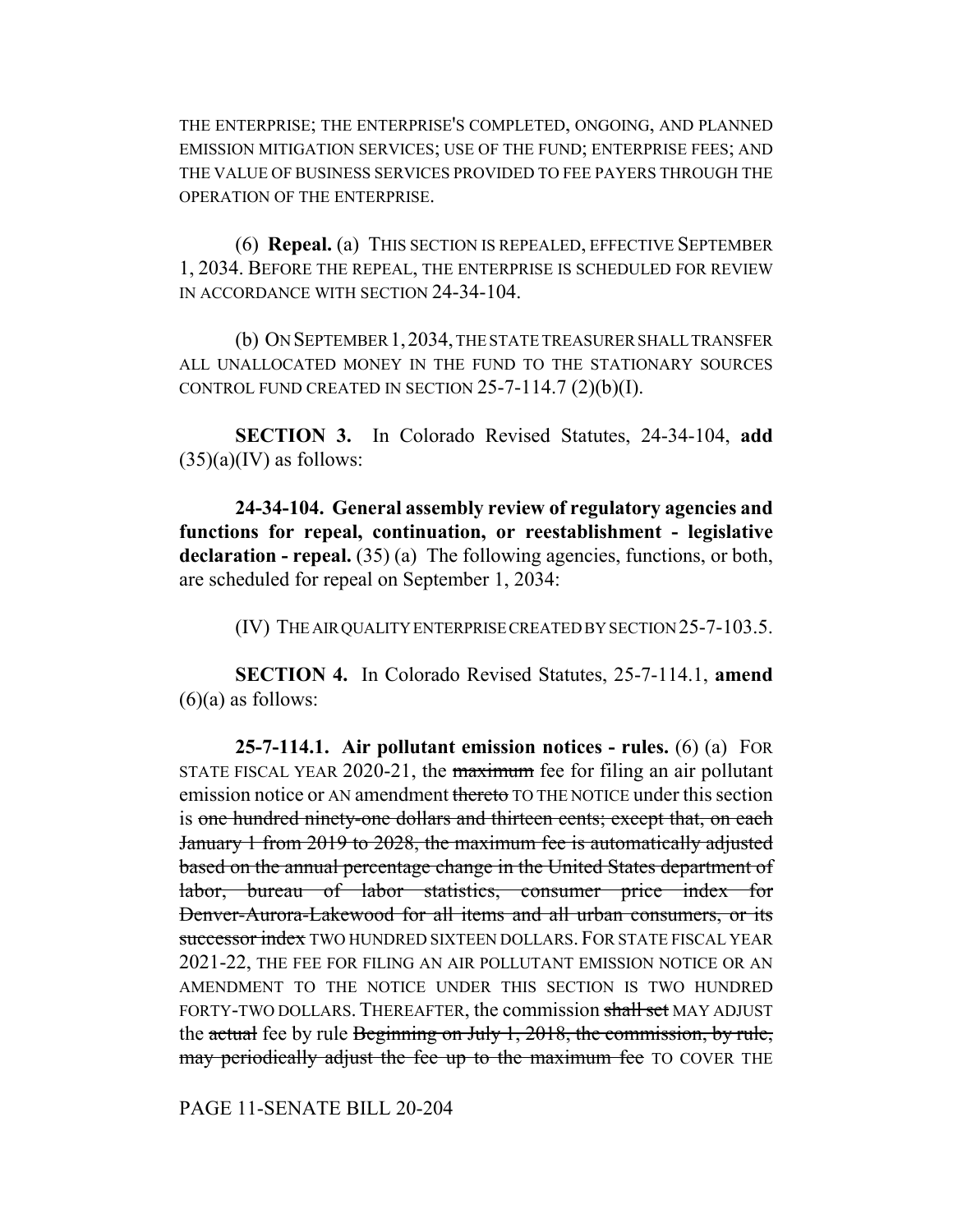INDIRECT AND DIRECT COSTS REQUIRED TO DEVELOP AND ADMINISTER THE PROGRAMS ESTABLISHED PURSUANT TO THIS ARTICLE 7. The money collected pursuant to this section SUBSECTION  $(6)(a)$  shall be transmitted to the state treasurer, who shall credit it to the stationary sources control fund created in section 25-7-114.7  $(2)(b)(I)$ .

**SECTION 5.** In Colorado Revised Statutes, 25-7-114.7, **amend**  $(2)(a)(I)(A), (2)(a)(I)(B), and (2)(a)(III); and add (2)(b)(III) and (2)(b)(IV)$ as follows:

**25-7-114.7. Emission fees - fund - rules - definition - repeal.** (2) (a) (I) The commission shall designate by rule those classes of sources of air pollution that are exempt from the requirement to pay an annual emission fee. Every owner or operator of an air pollution source not otherwise exempt in accordance with such commission rules shall pay an annual fee as follows:

(A) For STATE fiscal years  $2018-19$  and thereafter, the maximum YEAR 2020-21, THE fee is twenty-eight dollars and sixty-three cents THIRTY-TWO DOLLARS PER TON OF REGULATED POLLUTANT REPORTED IN THE MOST RECENT AIR POLLUTION EMISSION NOTICE ON FILE WITH THE DIVISION. FOR STATE FISCAL YEAR 2021-22, THE FEE IS THIRTY-SIX DOLLARS per ton of regulated pollutant reported in the most recent air pollution emission notice on file with the division. except that, on each January 1 from 2019 to 2028, the maximum fee is automatically adjusted based on the annual percentage change in the United States department of labor, bureau of labor statistics, consumer price index for Denver-Aurora-Lakewood for all items and all urban consumers, or its successor index. THEREAFTER, the commission shall set MAY ADJUST the actual fee by rule Beginning on July 1, 2018, the commission, by rule, may periodically adjust the fee up to the maximum fee TO COVER THE INDIRECT AND DIRECT COSTS REQUIRED TO DEVELOP AND ADMINISTER THE PROGRAMS ESTABLISHED PURSUANT TO THIS ARTICLE 7.

(B) For STATE fiscal years  $2018-19$  and thereafter YEAR 2020-21, in addition to the annual fee set forth in subsection  $(2)(a)(I)(A)$  of this section, for hazardous air pollutants, including ozone-depleting compounds, a maximum AN annual fee of one hundred ninety-one dollars and thirteen cents TWO HUNDRED SIXTEEN DOLLARS PER TON. FOR STATE FISCAL YEAR 2021-22, IN ADDITION TO THE ANNUAL FEE SET FORTH IN SUBSECTION

## PAGE 12-SENATE BILL 20-204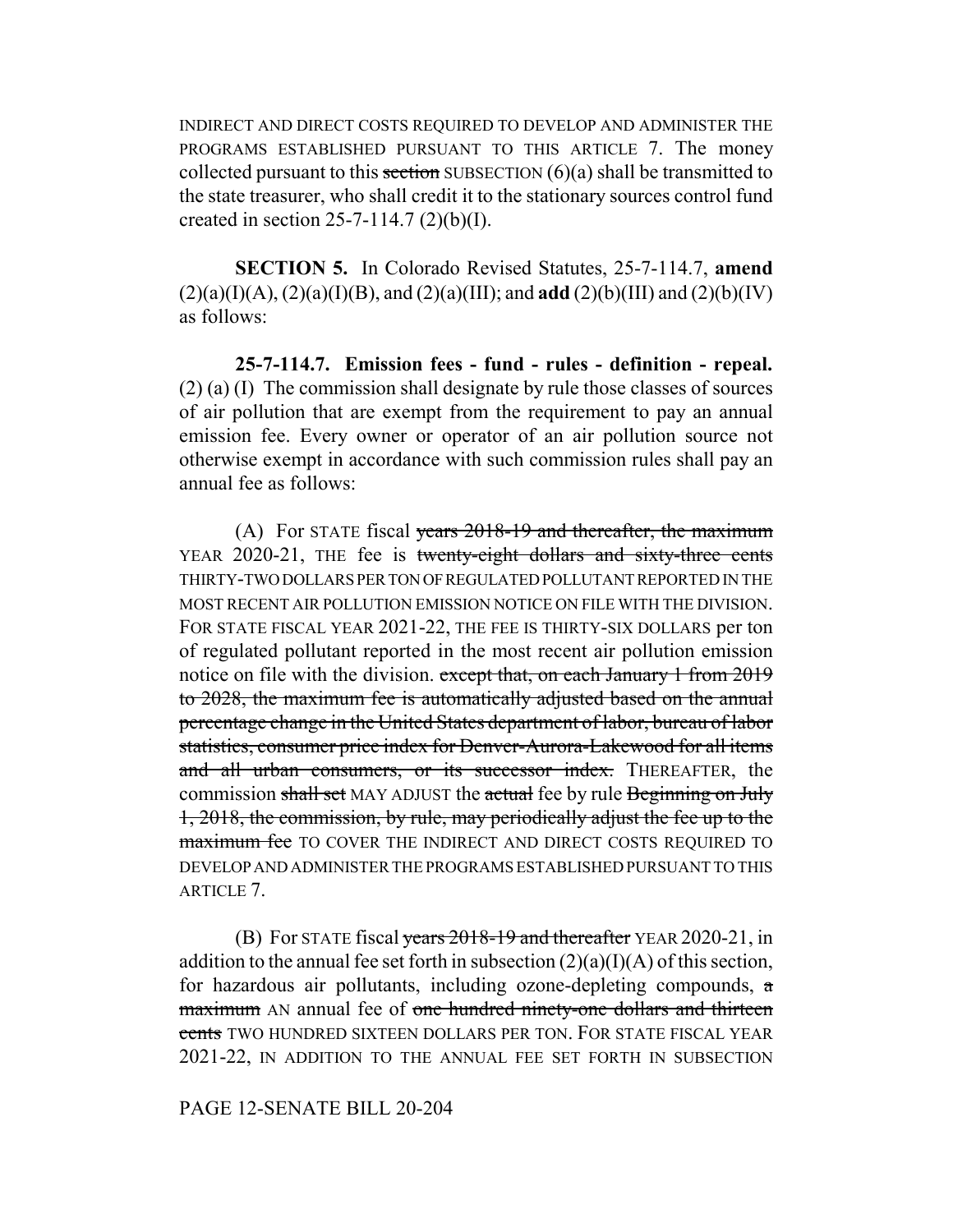(2)(a)(I)(A) OF THIS SECTION, FOR HAZARDOUS AIR POLLUTANTS, INCLUDING OZONE-DEPLETING COMPOUNDS, THERE IS AN ANNUAL FEE OF TWO HUNDRED THIRTY-NINE DOLLARS per ton. except that, on each January 1 from 2019 to 2028, the maximum fee is automatically adjusted based on the annual percentage change in the United States department of labor, bureau of labor statistics, consumer price index for Denver-Aurora-Lakewood for all items and all urban consumers, or its successor index. THEREAFTER, the commission shall set MAY ADJUST the actual fee by rule Beginning on July 1, 2018, the commission, by rule, may periodically adjust the fee up to the maximum fee TO COVER THE INDIRECT AND DIRECT COSTS REQUIRED TO DEVELOP AND ADMINISTER THE PROGRAMS ESTABLISHED PURSUANT TO THIS ARTICLE 7.

(III) Every owner or operator subject to the requirements to pay fees set forth in subsection  $(2)(a)(I)$  of this section shall also pay a processing fee for the costs of processing any application other than an air pollution emission notice under this article 7. Every significant user of prescribed fire, including federal facilities, submitting a planning document to the commission pursuant to section 25-7-106 (8)(b) shall pay a fee for costs of evaluating the documents. For STATE fiscal year 2018-19 2020-21, the division shall assess a fee for work it performs, up to a maximum of thirty hours at a maximum rate of ninety-five dollars and fifty-six cents ONE HUNDRED EIGHT DOLLARS AND TWELVE CENTS PER HOUR. FOR STATE FISCAL YEAR 2021-22, THE DIVISION SHALL ASSESS A FEE FOR WORK IT PERFORMS, UP TO A MAXIMUM OF THIRTY HOURS AT A RATE OF ONE HUNDRED NINETEEN DOLLARS per hour. except that, on each January 1 from 2019 to 2028, the maximum fee is automatically adjusted based on the annual percentage change in the United States department of labor, bureau of labor statistics, consumer price index for Denver-Aurora-Lakewood for all items and all urban consumers, or its successor index. THEREAFTER, the commission shall set MAY ADJUST the actual fee by rule Beginning on July 1, 2018, the commission, by rule, may periodically adjust the fee up to the maximum fee TO COVER THE INDIRECT AND DIRECT COSTS REQUIRED TO DEVELOP AND ADMINISTER THE PROGRAMS ESTABLISHED PURSUANT TO THIS ARTICLE 7. If the division requires more than thirty hours to process the application or evaluate the prescribed fire-related planning documents, the fee paid by the applicant must not exceed three thousand seven hundred fifty dollars unless the division has informed the source that the respective billings may exceed three thousand seven hundred fifty dollars and has provided DIVISION SHALL PROVIDE the STATIONARY source with an estimate of what the actual

PAGE 13-SENATE BILL 20-204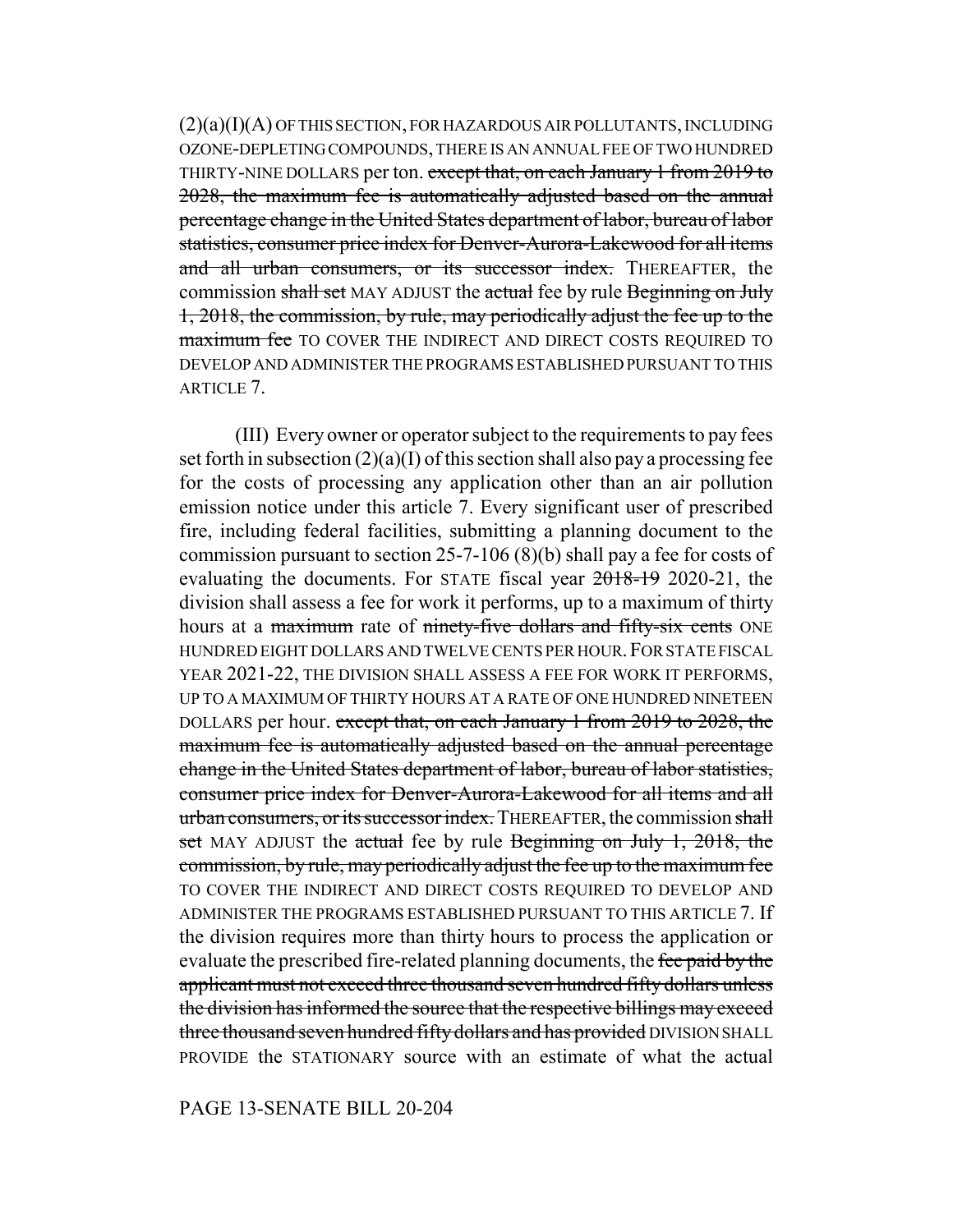charges may be prior to commencing the work BEFORE WORKING MORE THAN THIRTY HOURS.

(b) (III) THE DIVISION SHALL EXPEND THE PORTION OF THE FEE REVENUE COLLECTED PURSUANT TO SUBSECTIONS  $(2)(a)(I)(A), (2)(a)(I)(B),$ AND  $(2)(a)(III)$  OF THIS SECTION AND SECTION 25-7-114.1  $(6)(a)$ ATTRIBUTABLE TO THE INCREASES AUTHORIZED IN 2020 BY SENATE BILL 20-204 FOR THE FOLLOWING PURPOSES:

(A) ENSURING THAT REQUIREMENTS IMPOSED BY RULES TO MINIMIZE EMISSIONS ARE INCLUDED IN PERMITS AND COMPLIED WITH;

(B) DEPLOYING MORE RESOURCES TO FIND, AND CAUSE OIL AND GAS OPERATORS TO REPAIR, LEAKS AND RELEASES OF HYDROCARBONS SUCH AS BENZENE THAT CONTRIBUTE TO OZONE NONATTAINMENT AND HUMAN HEALTH RISKS;

(C) INCREASING COMPLIANCE BY STATIONARY SOURCES WITH ALL APPLICABLE AIR QUALITY REQUIREMENTS;

(D) INCREASING THE NUMBER OF INSPECTIONS AND ENFORCEMENT ACTIONS TAKEN BY THE DIVISION;

(E) EXPANDING THE DIVISION'S CAPACITY TO CONDUCT MONITORING OF STATIONARY SOURCE EMISSIONS;

(F) DEVELOPING NEW EMISSION CONTROL STRATEGIES;

(G) EXPANDING THE DIVISION'S CAPACITY TO QUICKLY RESPOND TO AND BETTER UNDERSTAND PUBLIC HEALTH ISSUES THAT ARE RELATED TO EXPOSURE TO AIR TOXICS, SUCH AS BENZENE AND OTHER VOLATILE ORGANIC COMPOUNDS; AND

(H) IMPROVING THE DIVISION'S COMPLAINT MANAGEMENT SYSTEMS AS THEY RELATE TO AIR QUALITY AND ASSOCIATED HEALTH IMPACTS.

(IV) THE DIVISION SHALL REPORT ANNUALLY REGARDING HOW THE FEES AUTHORIZED BY THIS SECTION HAVE BEEN UTILIZED, WHAT RELATED EFFICIENCY AND PROCESS IMPROVEMENTS HAVE BEEN MADE, AND A PROJECTION OF SHORT-TERM AND LONG-TERM CAPITAL OPERATING

PAGE 14-SENATE BILL 20-204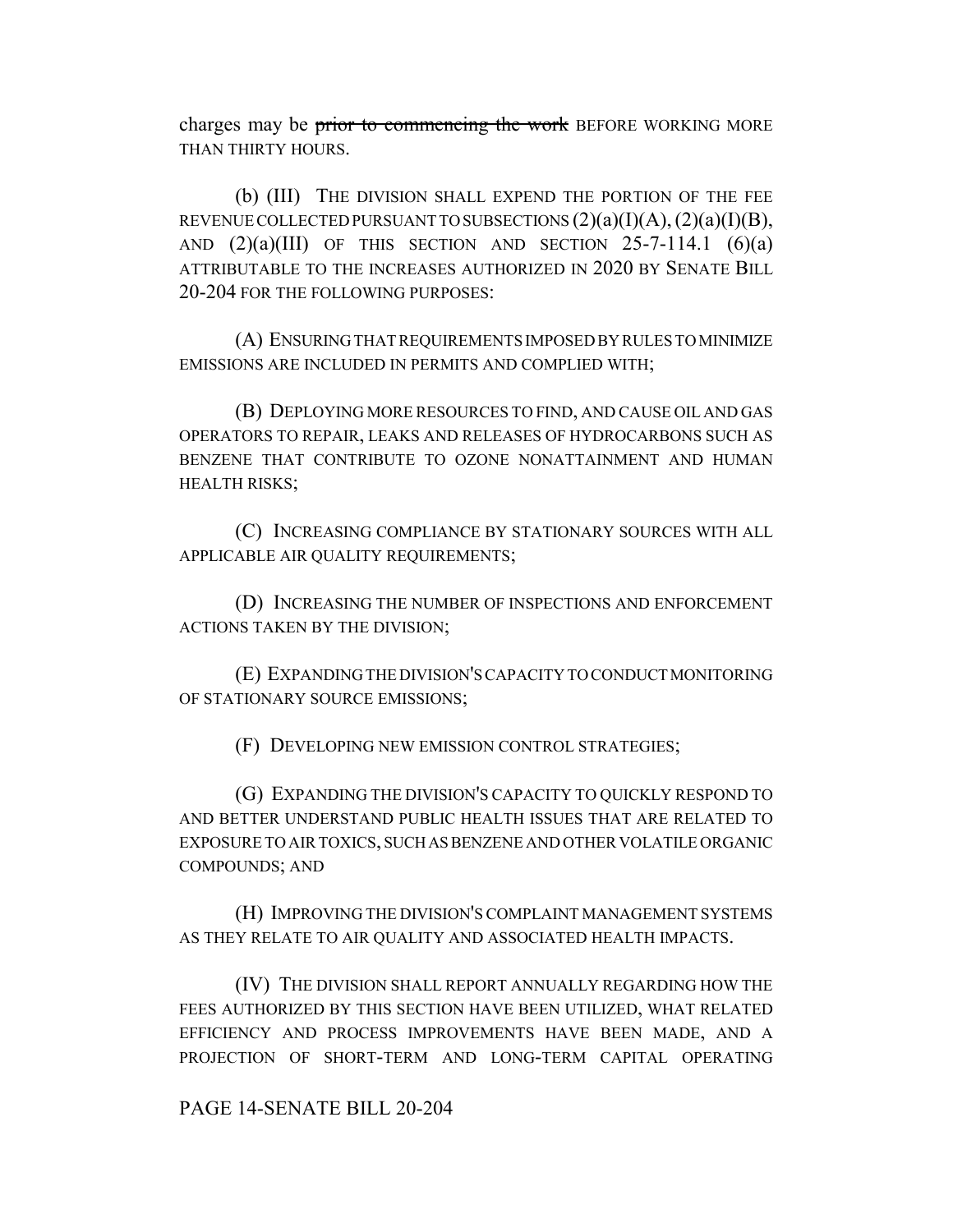EXPENDITURES.BEFORE MAKING ANY FEE ADJUSTMENT AFTER FISCAL YEAR 2021-22 THAT IS AUTHORIZED BY SECTION 25-7-114.1 (6)(a) OR 25-7-114.7  $(2)(a)(I)(A), (2)(a)(I)(B), \text{ OR } (2)(a)(III), \text{ THE DIVISION SHALL REPORT}$ ANNUALLY ABOUT HOW EXISTING FEES HAVE BEEN UTILIZED AND ENGAGE IN A STAKEHOLDER PROCESS WITH IMPACTED STATIONARY SOURCES. THE DIVISION SHALL INITIATE THIS STAKEHOLDER PROCESS AT LEAST SIX MONTHS BEFORE ANY RULE THAT INCREASES FEES BECOMES EFFECTIVE UNLESS EMERGENCY RULEMAKING PURSUANT TO SECTION 24-4-103 IS NECESSARY. THE STAKEHOLDER PROCESS MUST INVOLVE DISCUSSION OF:

(A) ONGOING EFFICIENCY IMPROVEMENT PROJECTS AND PROGRESS TOWARDS COMPLETION OF THOSE PROJECTS, INCLUDING DATABASE IMPROVEMENTS AND REPLACING THE EXISTING AIR POLLUTION EMISSION NOTICE PROCESS WITH AN IMPROVED EMISSION INVENTORY PROCESS; AND

(B) THE JUSTIFICATION AND NECESSITY OF ADDITIONAL FEE INCREASES, INCLUDING AN OUTLINE OF WHERE INCREASES IN FEES WILL BE UTILIZED MOVING FORWARD.

**SECTION 6. Appropriation.** (1) For the 2020-21 state fiscal year, \$10,660 is appropriated to the department of public health and environment. This appropriation is from the general fund. To implement this act, the department may use this appropriation for the purchase of legal services.

(2) For the 2020-21 state fiscal year, \$10,660 is appropriated to the department of law. This appropriation is from reappropriated funds received from the department of public health and environment under subsection (1) of this section. To implement this act, the department of law may use this appropriation to provide legal services for the department of public health and environment.

**SECTION 7. Effective date - applicability.** This act takes effect July 1, 2020, and applies to fees paid on or after said date.

**SECTION 8. Safety clause.** The general assembly hereby finds,